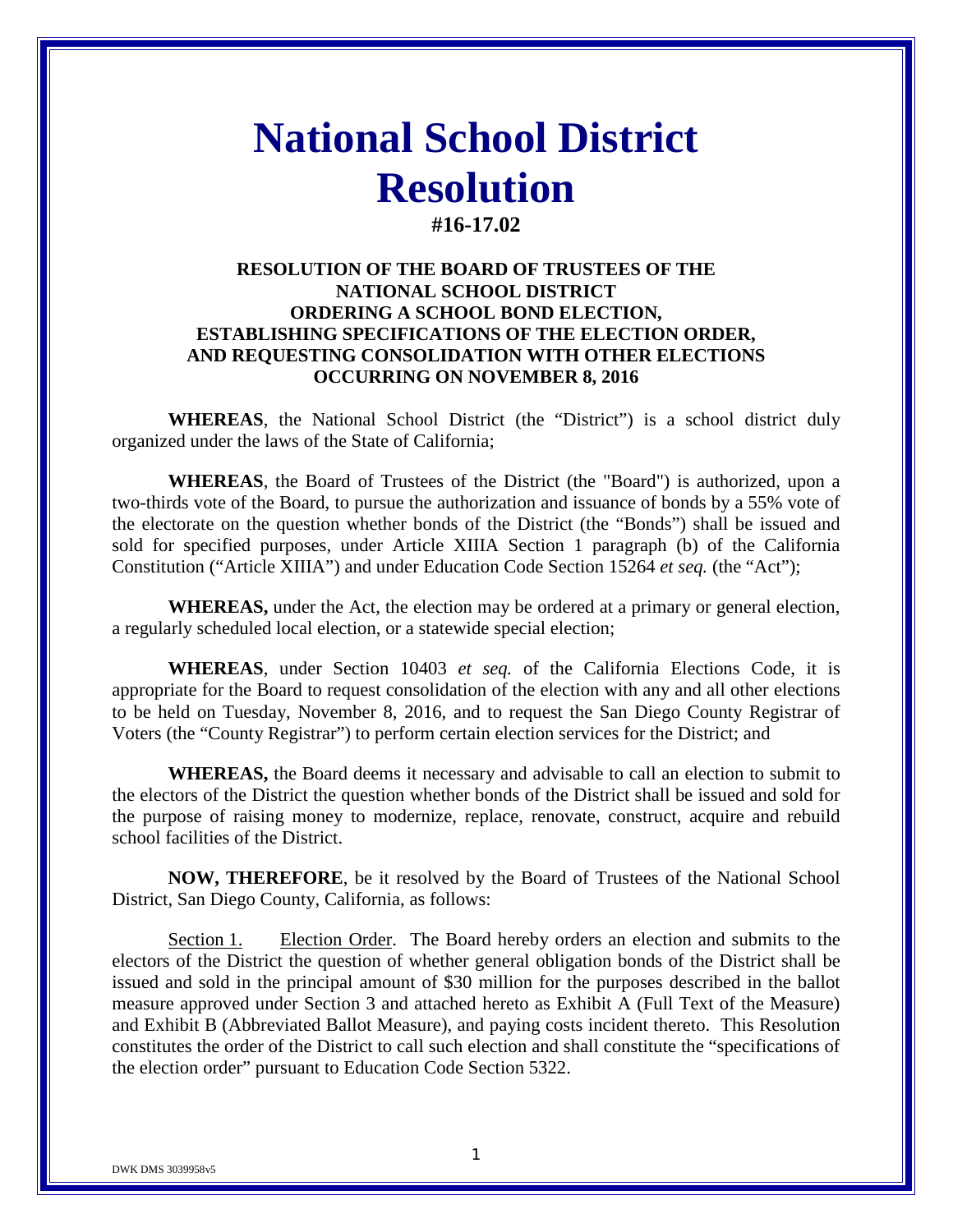Section 2. Authority for the Election; Election Date. Pursuant to Education Code Sections 5304, 5322 and 15264 *et seq.,* and Article XVI, Section 18(b) of the California Constitution, an election shall be held solely within the boundaries of the District on November 8, 2016.

Section 3. Purpose of Election; Ballot Measure. The purpose of the election shall be for the voters in the District to vote on a measure, a full copy of which is attached hereto as Exhibit A and marked "Exhibit A – Ballot Measure – Full Text of Measure" (the "Full Text of the Measure"), containing the question of whether the District shall issue the bonds for the purposes stated therein, together with the accountability requirements of Article XIIIA and the requirements of Section 15272 of the Act. The Full Text of the Measure, which commences with the heading "FULL TEXT OF MEASURE" and includes all of the text thereafter on Exhibit A, shall be printed in the voter information pamphlet provided to voters, with such measure designation as is assigned to the measure. As required by Elections Code Section 13247 and Education Code Section 5322, the abbreviated form of the measure to appear on the ballot is attached hereto as Exhibit B and is marked as "Exhibit B – Ballot Measure – Abbreviated Form" (the "Abbreviated Ballot Measure"). The Superintendent and Assistant Superintendent, Business Services, or their designee, are hereby authorized and directed to make any changes to the text of the measure (full text and/or abbreviated measure) as required to conform to any requirements of Article XIIIA, the Act, the Elections Code, the San Diego Registrar of Voters (the "County Registrar"), the San Diego County Counsel or the District's bond counsel.

Section 4. Use of Bond Proceeds, Facilities Specifications and Audit Requirements.

(a) Proceeds from the sale of the bonds may be used only for the purposes specified in Article XIII A, section 1(b)(3) of the California Constitution.

(b) The school facilities projects (the "Projects") to be funded are listed in Exhibit A. As required by Article XIII A, the Board hereby certifies that it has evaluated safety, class size reduction, and information technology needs in developing the list of Projects set forth in Exhibit A.

(c) The Board shall conduct an annual, independent performance audit to ensure that the bond funds have been expended only on the specific Projects listed in Exhibit A.

(d) The Board shall conduct an annual, independent financial audit of the proceeds from the sale of the Bonds until all of the proceeds have been expended for the Projects listed in Exhibit A.

Section 5. Government Code Accountability Requirements. Pursuant to Government Code sections 53410 and 53411, the District hereby finds or directs that:

(a) the purpose of the Bonds is to fund the facility needs as set forth in the Full Text of the Measure;

(b) the bond proceeds shall only be used on the Projects authorized in the Full Text of the Measure;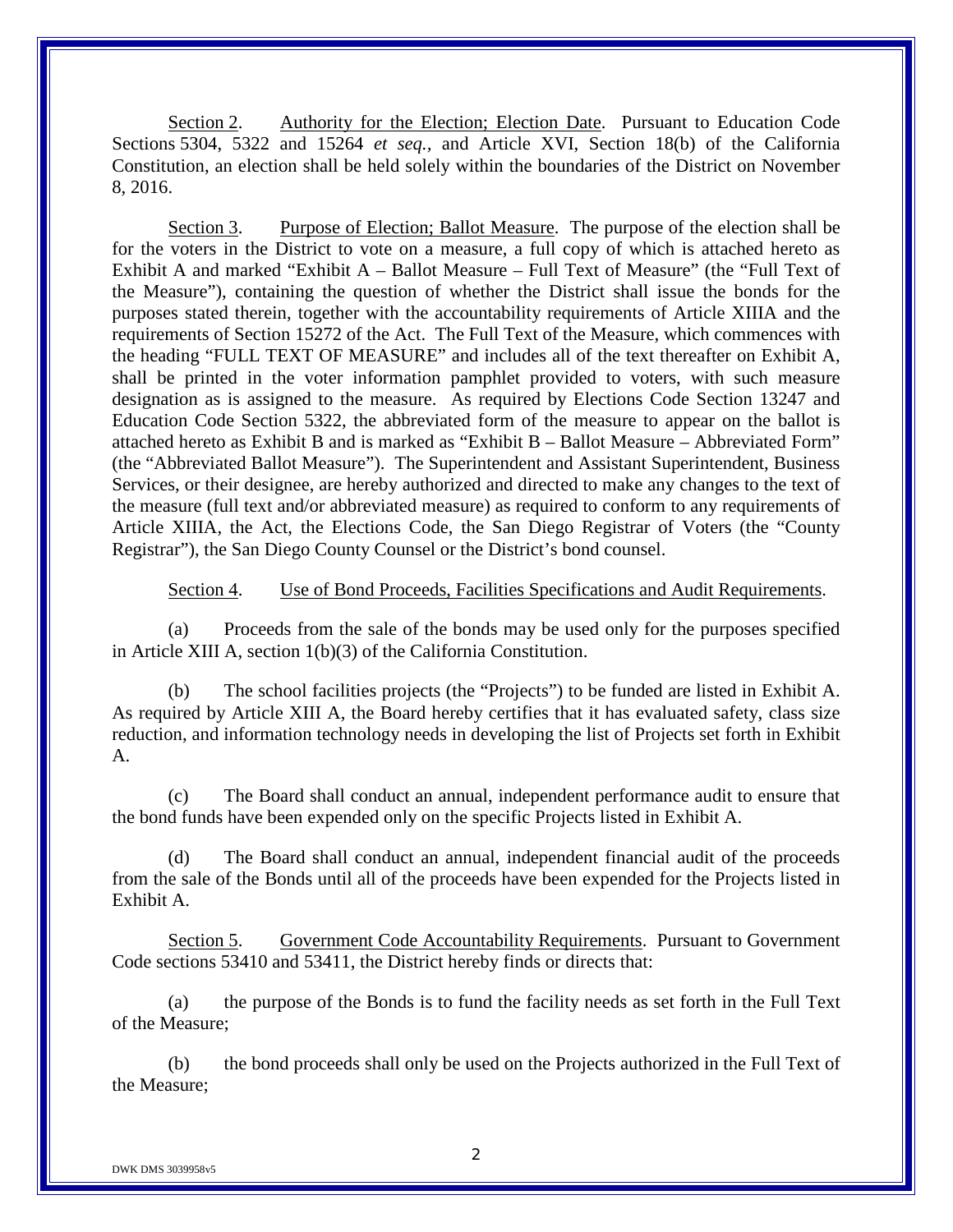(c) all proceeds of the Bonds shall be placed in a separate account; and

(d) the Assistant Superintendent, Business Services of the District shall issue an annual report to the Board containing the amount of funds collected and expended as well as the status of the Projects authorized in the Full Text of the Measure.

Section 6. Independent Citizens' Oversight Committee. It is the intent of the Board that an independent citizens' oversight committee be appointed to ensure that the proceeds of the Bonds are spent only for the specific purposes and Projects identified in Exhibit A. The membership requirements and procedures for such committee shall be established by the Board in accordance with the requirements of law.

Section 7. Vote Required. Pursuant to Section 18(b) of Article XVI and Section 1 of Article XIII A of the California Constitution, the bond measure shall become effective only upon affirmative vote of fifty-five percent (55%) of those voters voting on the measure.

Section 8. Delivery of this Resolution; County Registrar of Voters to Call and Conduct Election. The Superintendent is hereby directed to send a copy of this Resolution to (1) the San Diego County Superintendent of Schools, (2) the County Registrar and (3) the San Diego County Clerk of the Board of Supervisors. Pursuant to Education Code Section 5322, the Resolution shall be received by the County Registrar no later than 88 days prior to the election date, unless otherwise permitted by law.

Pursuant to Section 5303 of the Education Code, the County Registrar is hereby requested to print the full text of the ballot measure in the ballot materials as it appears on Exhibit A hereto, to publish a notice of school bond election in a newspaper of general circulation within the District, and to take all steps to prepare for and hold the election within the boundaries of the District in accordance with law and these specifications.

Section 9. Consolidation with Other Elections. Pursuant to Sections 5342, 15121, and 15266 of the Education Code and Part 3 (commencing with Section 10400) of Division 10 of the Elections Code, the County Registrar and the San Diego County Board of Supervisors (the "Board of Supervisors") are hereby requested to consolidate the election ordered hereby with any and all other elections to be held on November 8, 2016 within the District. Pursuant to Section 10403 of the Elections Code, the Board hereby acknowledges that the consolidated election will be held and conducted in the manner prescribed by Section 10418 of the Elections Code.

Section 10. Services of County Registrar of Voters. Pursuant to Section 5303 of the Education Code and Section 10002 of the Elections Code, the Board of Supervisors is requested to permit the County Registrar to render all services incident to the preparation for and holding of the election, for which services the District agrees to reimburse San Diego County in full from District funds upon presentation of a bill from the County, such services to include the publication of a formal notice of school bond election and the mailing of the sample ballot and tax rate statement (described in Section 9401 of the Elections Code) pursuant to the terms of Section 5363 of the Education Code and the Elections Code. The Board hereby requests the County Registrar to publish the Full Text of the Measure, the Abbreviated Ballot Measure, and the Tax Rate Statement attached hereto as Exhibit C in the ballot materials.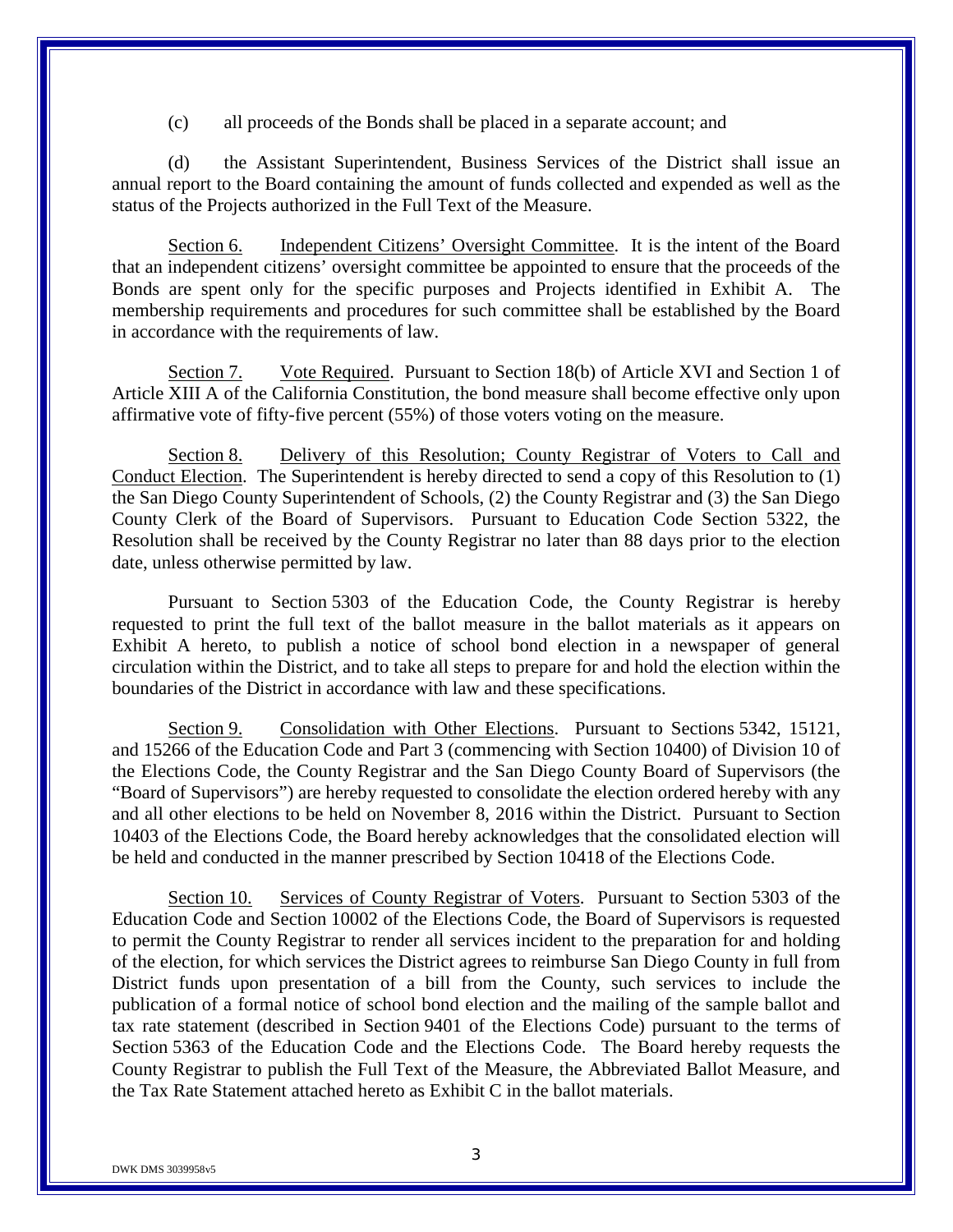Section 11. Canvass of Returns. The Board of Supervisors is authorized to canvass the returns of the election pursuant to Section 10411 of the Elections Code.

Section 12. Ballot Arguments; Tax Rate Statement. Any and all members of this Board are hereby authorized to act as an author of any ballot argument prepared in connection with the election, including a rebuttal argument. The Board hereby approves the form of the Tax Rate Statement attached hereto as Exhibit C. The President of the Board, the Superintendent, the Assistant Superintendent, Business Services or any designee of the foregoing, are hereby authorized to execute the attached Tax Rate Statement or other document and to perform all acts necessary to place the bond measure on the ballot.

Section 13. Authority for Bonds; Tax Rate.The Bonds shall be issued under the Act, under the provisions of Section 53506 *et seq*. of the California Government Code, if lawfully available to the District, or under any other provision of law authorizing the issuance of general obligation bonds by school districts. No series of Bonds shall be issued if such issuance would cause the tax rate levied to pay debt service on all of the outstanding Bonds to exceed \$30 per year per \$100,000 of taxable property (as defined in Section 15268 of the Act), based on projections made by the District at the time of issuance of such series of Bonds.

Section 14. State Matching Funds. Certain of the Projects may require state matching funds for completion. Approval of the District's bond measure does not guarantee that the proposed Projects will be funded beyond the local revenues generated by this bond measure. The District's proposal for the Projects may assume receipt of matching state funds, which could be subject to appropriation by the Legislature or approval of a statewide bond measure. Reductions in state funds may result in a subsequent reduction in funding of Projects provided for herein.

Section 15. General Authorization with Respect to the Bond Measure. The members of the Board, the Superintendent, the Assistant Superintendent, Business Services, and the other officers of the District are hereby authorized and directed, individually and collectively, to do any and all things and to execute, deliver, and perform any and all agreements and documents that they deem necessary or advisable in order to effectuate the purposes of this Resolution, including, without limitation, to prepare and submit a tax rate statement for inclusion in the voter information pamphlet and an argument in favor of passage of the ballot proposition. All actions heretofore taken by the officers and agents of the District that are in conformity with the purposes and intent of this Resolution are hereby ratified, confirmed, and approved in all respect.

Section 16. Financial Advisor. The firm of Dale Scott & Company, is hereby retained as financial advisor with respect to the Bonds. The Superintendent, the Assistant Superintendent, Business Services, and their respective designees, and each of them individually, are hereby authorized to execute and deliver a services agreement with such firm in the form of such agreement on file with the Secretary of the Board.

Section 17. Bond and Disclosure Counsel. The law firm of Dannis Woliver and Kelly is hereby retained to provide pre-election services and, following passage of the bond measure, as bond and disclosure counsel to the District with respect to the Bonds. The Superintendent, the Assistant Superintendent, Business Services, and their respective designees, and each of them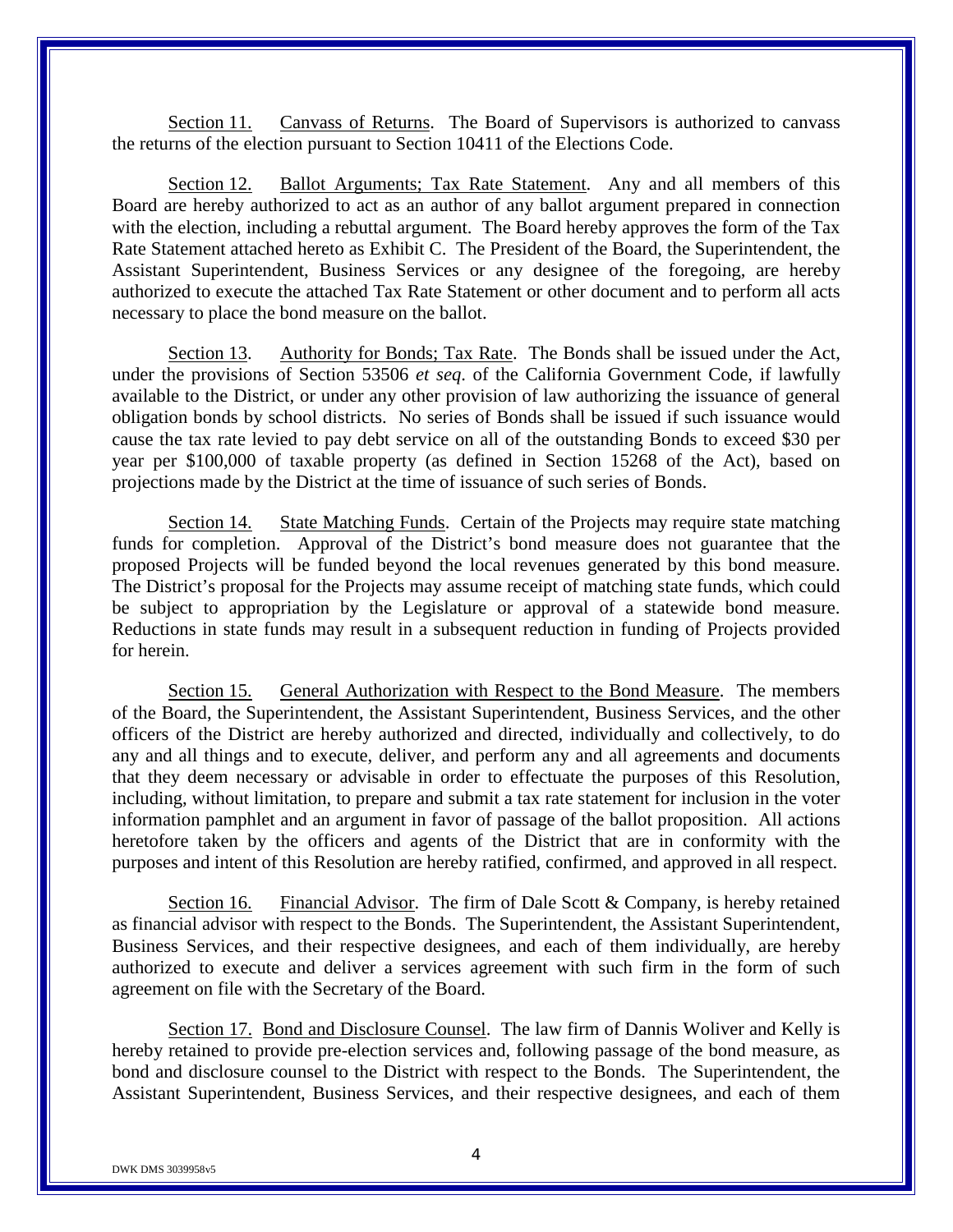individually, are hereby authorized to execute and deliver a legal services agreement with such firm in the form of such agreement on file with the Secretary of the Board.

Section 18. Official Intent to Reimburse Expenditures. The District intends to undertake the Projects as identified in Exhibit A. The District intends to use the proceeds of its general obligation bonds described in this Resolution to finance the Projects. The District may pay certain capital expenditures (the "Reimbursement Expenditures") in connection with the Projects prior to the issuance of the Bonds. The District reasonably expects that Bonds in an amount not expected to exceed \$30 million will be issued by it for the purpose of financing the Projects on a long-term basis and that certain of the proceeds of such debt obligations may be used to reimburse the District for the Reimbursement Expenditures. The Board hereby declares the District's official intent to use a portion of the proceeds of the Bonds to reimburse the District for the Reimbursement Expenditures. The foregoing statement is a declaration of official intent that is made under and only for the purpose of establishing compliance with the requirements of Treasury Regulations section 1.150-2.

Section 19. Effective Date. This Resolution shall take effect immediately upon its adoption.

PASSED AND ADOPTED by the following vote of the members of the Board of Trustees of the National School District, of San Diego County, State of California, this 10th day of August 2016:

AYES:

NOES:

ABSENT:

ABSTAIN:

Brian Clapper, President of the Board of Trustees National School District

#### ATTEST:

George Cameron, Secretary of the Board of Trustees National School District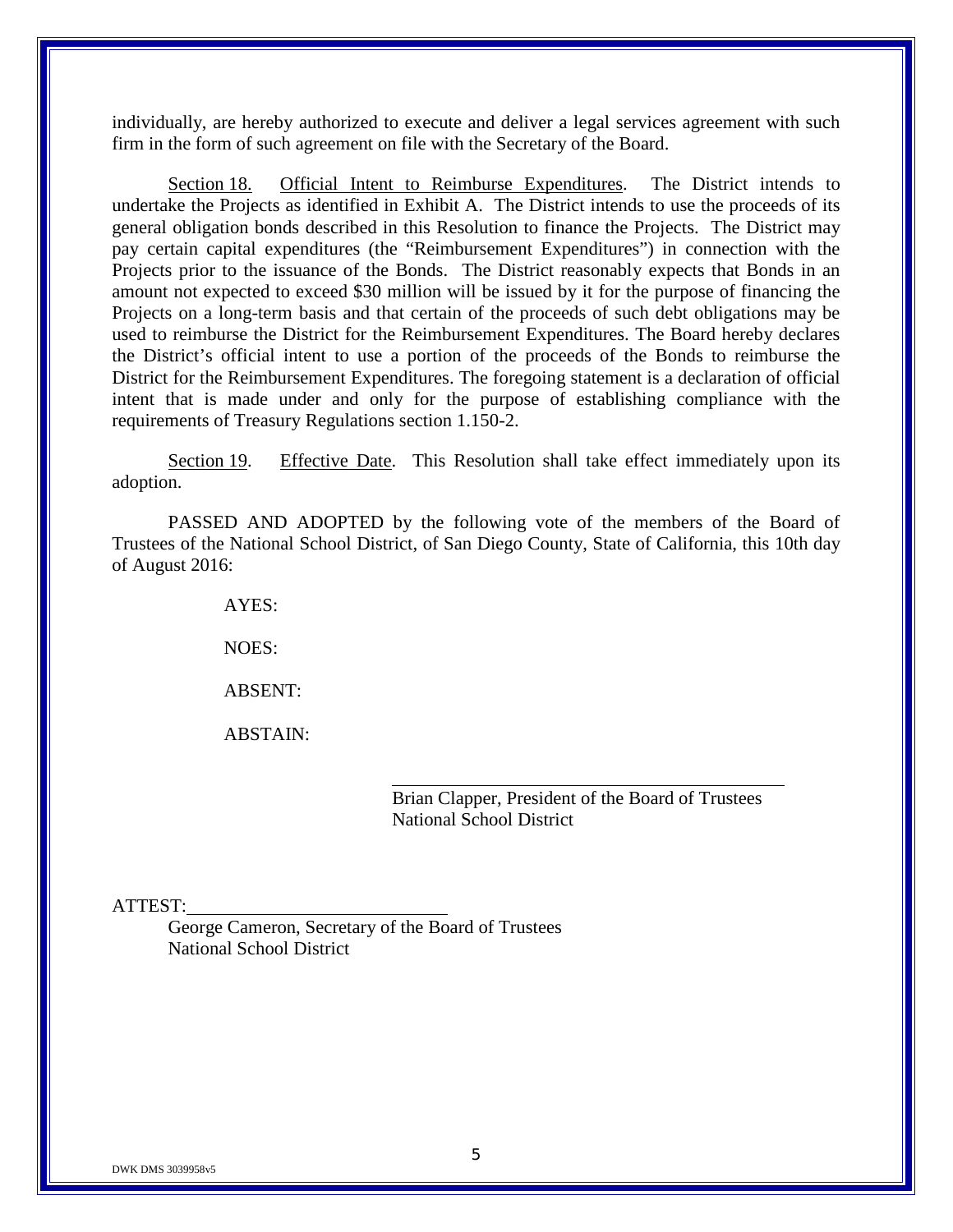## **EXHIBIT A**

# **BALLOT MEASURE FULL TEXT OF MEASURE**

To repair and rebuild aging classrooms and facilities throughout the District; meet handicapped access requirements; increase student access to computers /technology; repair roofs; and improve campus security and student loading zones for increased safety; shall National School District be authorized to issue \$30 million of bonds with interest rates below legal limits, annual audits, independent citizens' oversight, no money for administrative salaries and all funds spent locally and not taken by the State and used elsewhere?

Bonds—Yes Bonds—No

# **BOND AUTHORIZATION**

By approval of this proposition by at least 55 percent of the registered voters voting on the measure, the National School District (the "District") will be authorized to issue and sell bonds of up to \$30 million in aggregated principal at interest rates not in excess of the legal limit and to provide financing for the specific projects listed in the Bond Project List described below, subject to all the accountability requirements specified below.

The Bonds may be issued under the provisions of the California Education Code (starting at Section 15100), under the provisions of the California Government Code (starting at Section 53506), or under any other provision of law authorizing the issuance of general obligation bonds by school districts. The Bonds may be issued in series by the District from time to time, and each series of Bonds shall mature within the legal limitations set forth in the applicable law under which the Bonds are issued.

# **FINANCING PLAN**

The District intends to use the Bonds to modernize, replace, renovate, construct, acquire and rebuild the District facilities on the Bond Project List. No series of Bonds will be issued if such issuance would cause the tax rate levied to pay debt service on all of the outstanding Bonds to exceed \$30 per year per \$100,000 of taxable property, based on projections made by the District at the time of issuance of such series of Bonds.

# **ACCOUNTABILITY REQUIREMENTS**

The provisions in this section are specifically included in this proposition in order that the voters and taxpayers in the District may be assured that their money will be spent wisely.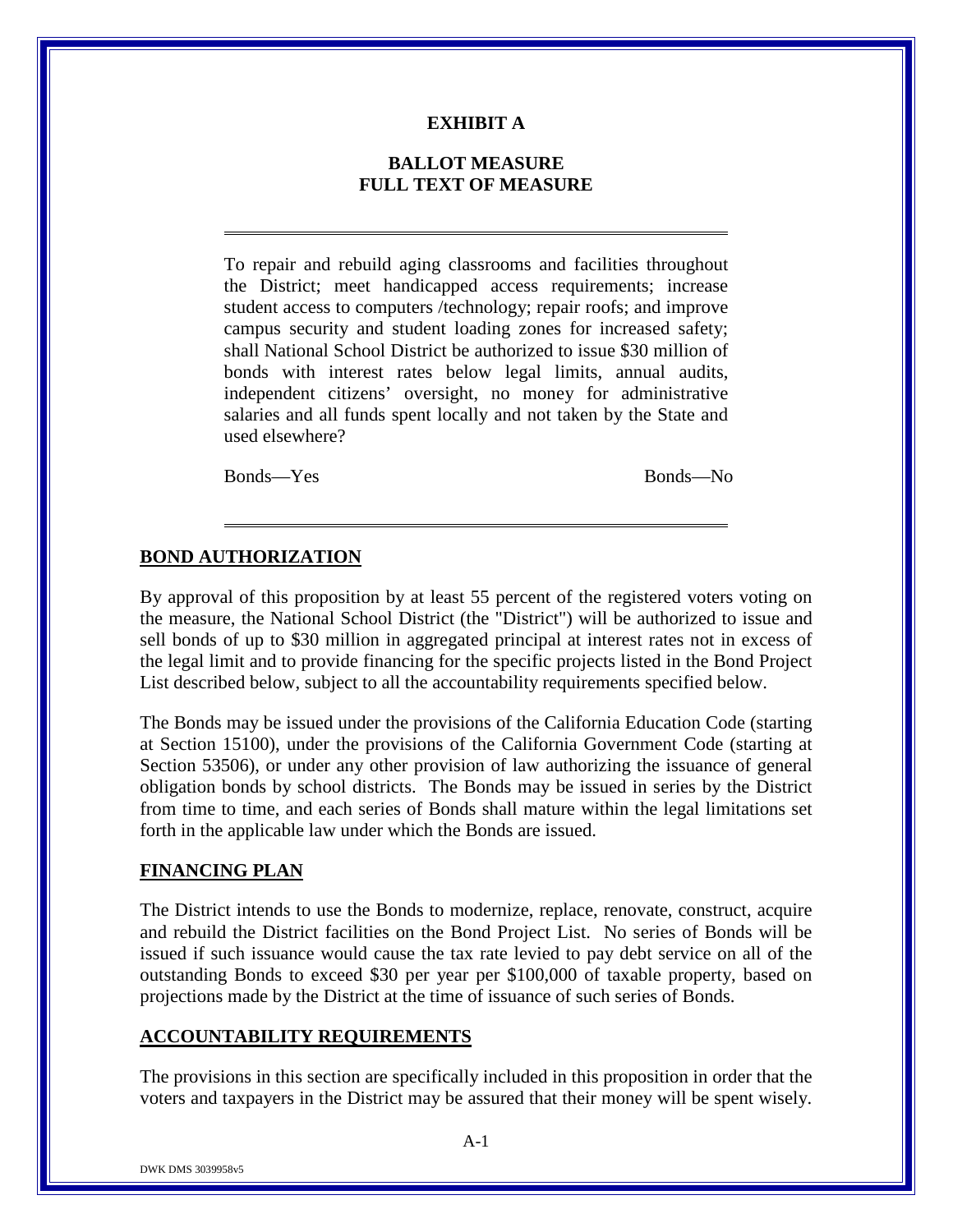Expenditures to address specific facility needs of the District will be in compliance with the requirements of Article XIIIA, Section 1(b)(3), of the State Constitution and the Strict Accountability in Local School Construction Bonds Act of 2000 (codified at Education Code Sections 15264 and following).

**Evaluation of Needs**. The Board of Trustees of the District (the "Board of Trustees") has identified detailed facility needs of the District and has determined which projects to finance from a local bond at this time. The Board of Trustees hereby certifies that it has evaluated safety, class size reduction, enrollment growth, and information technology needs in developing the Bond Project List shown below.

**Independent Citizens' Oversight Committee**. The Board of Trustees shall establish an Independent Citizens' Oversight Committee under Education Code Section 15278 and following to ensure that bond proceeds are expended only on the school facilities projects listed below. The committee will be established within 60 days of the date when the results of the election appear in the minutes of the Board of Trustees.

**Performance Audits**. The Board of Trustees shall conduct an annual, independent performance audit to ensure that the bond proceeds have been expended only on the school facilities projects described in the Bond Project List below.

**Financial Audits**. The Board of Trustees shall conduct an annual, independent financial audit of the bond proceeds until all of those proceeds have been spent for the school facilities projects described in the Bond Project List below.

**Annual Report**. The Assistant Superintendent, Business Services of the District will cause an annual report to be filed with the Board of Trustees, the first report to be filed not later than one year after the issuance of the first series of the bonds, which report will contain pertinent information regarding the amount of funds collected and expended, as well as the status of the projects listed in this measure, as required by applicable California law.

**Expenditure of Bond Proceeds**. The proceeds from the sale of the District's bonds will be used only for the purposes specified in this measure, and not for any other purpose. Such proceeds will be deposited into a Project Fund to be held by the San Diego County Treasurer, as required by the California Education Code.

## **FURTHER SPECIFICATIONS**

**No Administrator Salaries**. Proceeds from the sale of bonds authorized by this proposition shall be used only for the school facilities projects on the Bond Project List below, and not for any other purpose, including teacher and administrator salaries and other school operating expenses.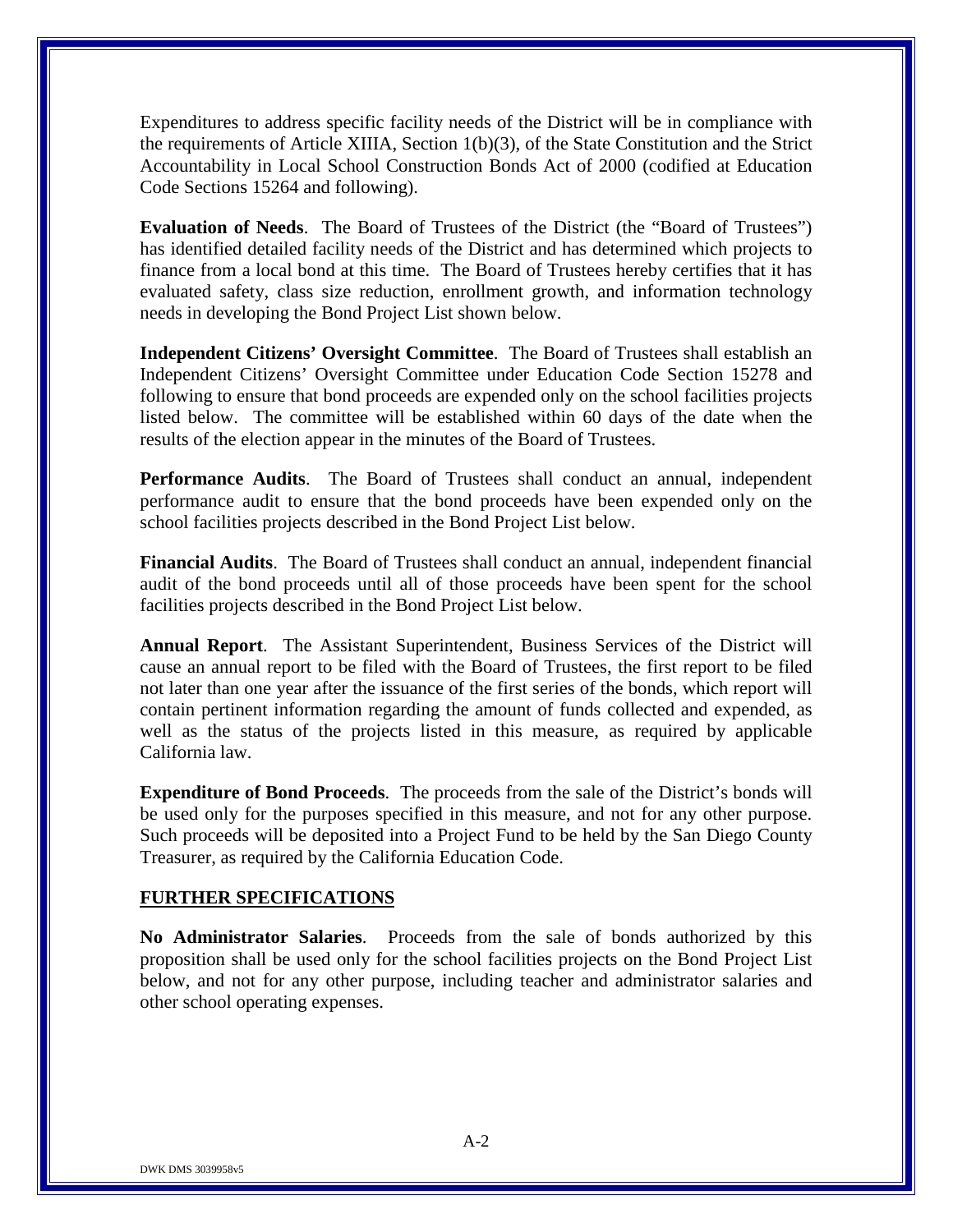#### **BOND PROJECT LIST**

**Scope of Projects**. The Bond Project List shown below is a part of the ballot measure and must be reproduced in any official document required to contain the full statement of the bond measure.

Bond proceeds will be expended to modernize, replace, renovate, construct, acquire and rebuild the District's facilities as described in the following list. Whenever specific items are included in the following list, they are presented to provide an example and are not intended to limit the generality of the broader description of the types of authorized projects.

# **RENOVATION, MODERNIZATION, REPAIR AND CONSTRUCTION THROUGHOUT NATIONAL SCHOOL DISTRICT**

The facilities and improvements to be financed by the bonds issued for the District include the modernization, replacement, renovation, construction, acquisition and other improvements to facilities, including furnishing and equipping, at school, classrooms and educational facilities throughout the District including but not limited to:

- Central School
- El Toyon School
- Ira Harbison School
- John Otis School
- Kimball School
- Las Palmas School
- Lincoln Acres School
- Olivewood School
- Palmer Way School
- Preschool Center
- Rancho de la Nacion School
- District Administration Center
- District Maintenance and Operations Office
- District CNS/Purchasing Warehouse

Such projects shall include but shall not be limited to:

- Upgrade the District's electrical systems to provide students with increased access to computers
- Improve student access to computers and modern technology
- Repair and rebuild aging classrooms and school facilities to meet health and safety requirements
- Install energy cost saving systems including but not limited to solar
- Upgrade and replace outdated heating, ventilation, and air-conditioning (HVAC) systems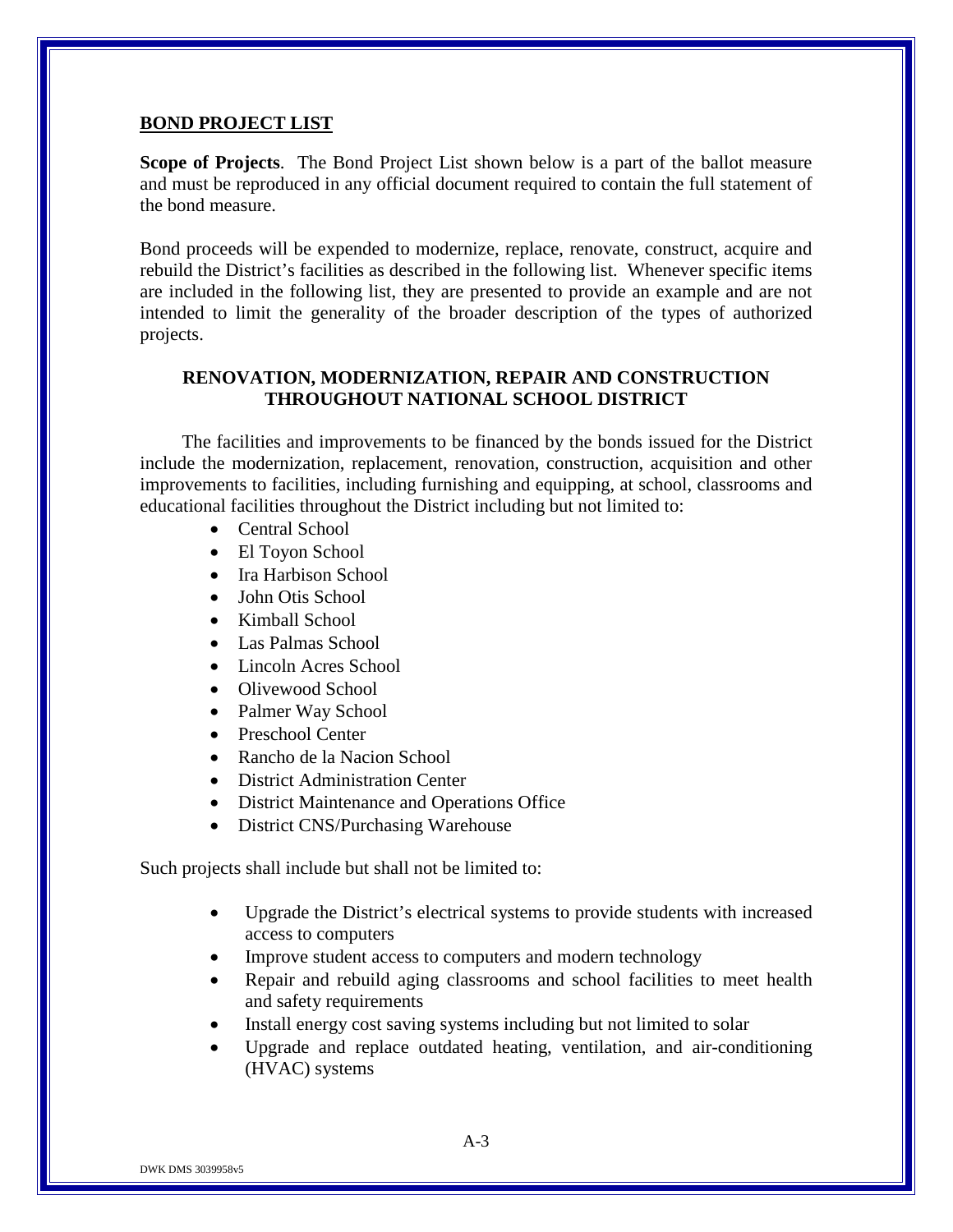- Meet handicap accessibility (ADA) requirements in restrooms, classrooms, and school sites
- Improve campus security by installing additional lighting, fencing, and security cameras
- Reconstruct and add staff and parent parking
- Reconstruction and reconfiguration of loading and unloading zones for student safety
- Renovate and expand libraries at schools
- Repair and replace roofs
- Reconstruct, renovate, and add restrooms and plumbing in facilities throughout the District
- Improve athletic playfields
- Replace portable classrooms with permanent classrooms
- Renovate and modernize cafeteria and kitchens
- Acquire, renovate, and improve science labs, tech center, multi-purpose rooms, common areas and nurses offices
- Reconstruction and reconfiguration to provide flood protection at Kimball School
- Construct and install shade structures throughout the District.

Each of the bond projects described in this Bond Project List include all costs incidental but directly related to the specific projects described above. Such costs include, but are not limited to, demolition of existing structures, rental or construction of storage facilities and other space on an interim basis for materials and other equipment and furnishings displaced during construction, interim classrooms and facilities for students, administrators, and school functions but only to the extent such facilities are deemed necessary by the Board as a result of unforeseen conditions, addressing unforeseen conditions revealed by construction/modernization and other necessary improvements required to comply with existing building codes, including the Field Act, access requirements of the Americans with Disabilities Act, costs of the election, bond issuance costs and project administration during the duration of such projects, including administration by District personnel.

For any project listed above with respect to construction at an existing District site, the District is authorized to identify an alternate site and/or acquire land for such purpose and construct the approved project at such site if the District has determined that the existing site does not satisfy any requirements of the Division of State Architect or other State laws, codes and regulations applicable to public school sites.

The order in which school facilities projects are listed above does not suggest an order of priority. Project priority will be determined by the District Board. The District is unable to anticipate all unforeseen circumstances which may prevent some of the projects listed above from being undertaken or completed.

**Projects Subject to Available Funding**. The foregoing list of projects is subject to the availability of adequate funding to the District. Approval of the bond measure does not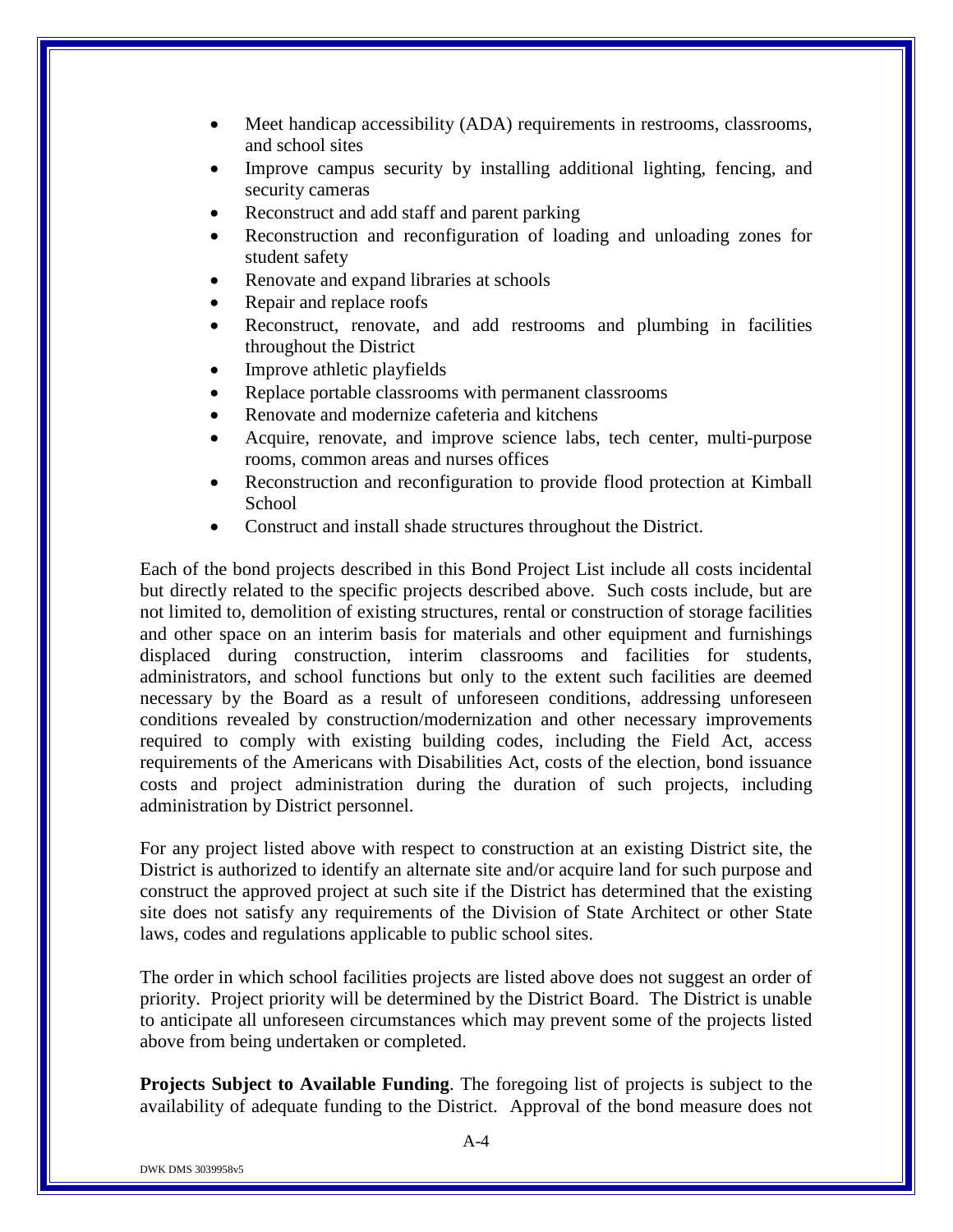guarantee that the proposed projects in the District that are the subject of bonds under the measure will be funded beyond the local revenues generated by the bond measure. The District's proposal for the projects may assume the receipt of matching state funds, which could be subject to appropriation by the Legislature or approval of a statewide bond measure.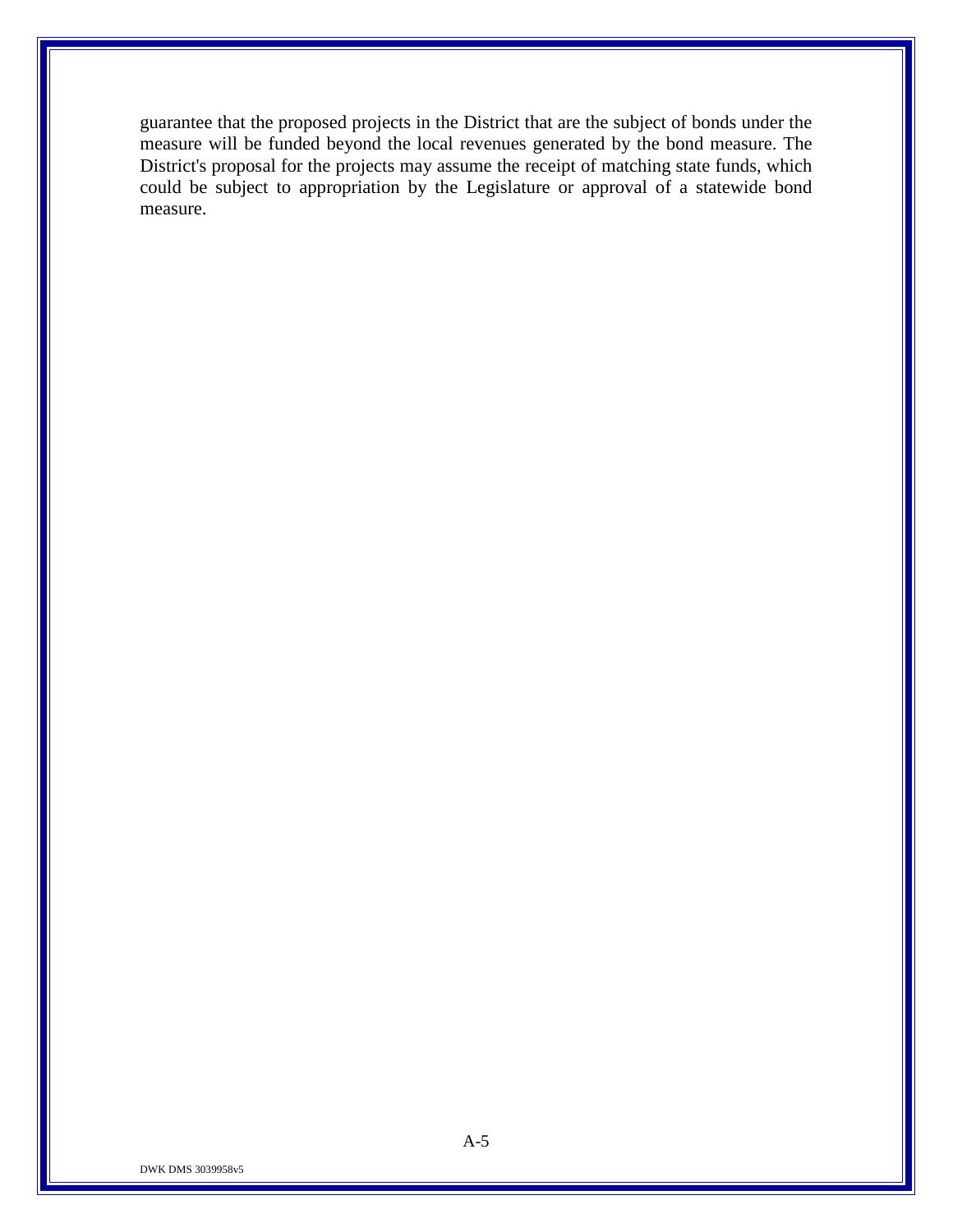### **EXHIBIT B**

# **BALLOT MEASURE ABBREVIATED FORM**

To repair and rebuild aging classrooms and facilities throughout the District; meet handicapped access requirements; increase student access to computers /technology; repair roofs; and improve campus security and student loading zones for increased safety; shall National School District be authorized to issue \$30 million of bonds with interest rates below legal limits, annual audits, independent citizens' oversight, no money for administrative salaries and all funds spent locally and not taken by the State and used elsewhere?

Bonds—Yes Bonds—No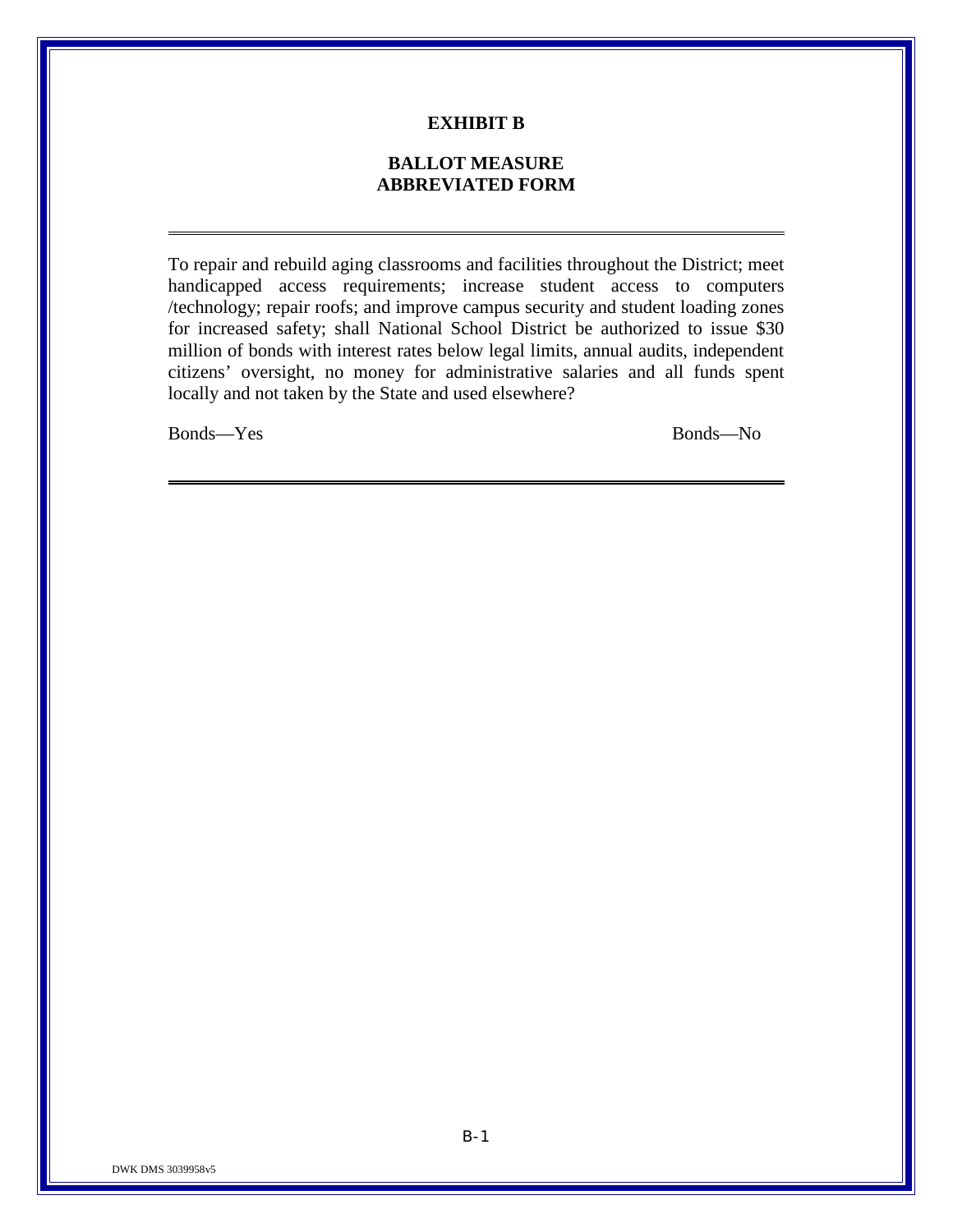#### **EXHIBIT C**

# **National School District Tax Rate Statement for Bond Measure \_\_ Election to be held November 8, 2016**

An election will be held in National School District (the "District") on November 8, 2016 to authorize the sale of \$30,000,000 in general obligation bonds. The following information is submitted in compliance with Sections 9400-9404 of the California Elections Code.

1. The best estimate of the tax rate that would be required to fund this bond issue during the first fiscal year after the sale of the first series of bonds, based on estimated assessed valuations available at the time of filing of this statement, is \$.03 per \$100 (\$30.00 per \$100,000) of assessed valuation in fiscal year 2017-18.

2. The best estimate of the tax rate that would be required to fund this bond issue during the first fiscal year after the sale of the last series of bonds, based on estimated assessed valuations available at the time of filing of this statement, is \$.03 per \$100 (\$30.00 per \$100,000) of assessed valuation in fiscal year 2041-42.

3. The best estimate of the highest tax rate that would be required to fund this bond issue, based on estimated assessed valuations available at the time of filing this statement, is \$.03 per \$100 (\$30.00 per \$100,000) of assessed valuation.

4. The best estimate of the average tax rate required to fund this bond issue, based on a projection of assessed valuations available at the time of filing of this statement, is \$.02796 per \$100 (\$27.96 per \$100,000) of assessed valuation.

5. The best estimate of the total debt service, including principal and interest, that would be required to be repaid if all the bonds are issued and sold is \$38,685,000.

These estimates are based on projections derived from information obtained from official sources. The actual tax rates and the years in which they will apply may vary depending on the timing of bond sales, the amount of bonds sold at each sale and actual increases in assessed valuations. The timing of the bond sales and the amount of bonds sold at any given time will be determined by the needs of the District. Actual assessed valuations will depend upon the amount and value of taxable property within the District as determined in the assessment and the equalization process.

Dated: \_\_\_\_\_\_\_\_\_\_\_\_\_, 2016

Chris Carson Assistant Superintendent of Business Services National School District

\_\_\_\_\_\_\_\_\_\_\_\_\_\_\_\_\_\_\_\_\_\_\_\_\_\_\_\_\_\_\_\_\_

C-1